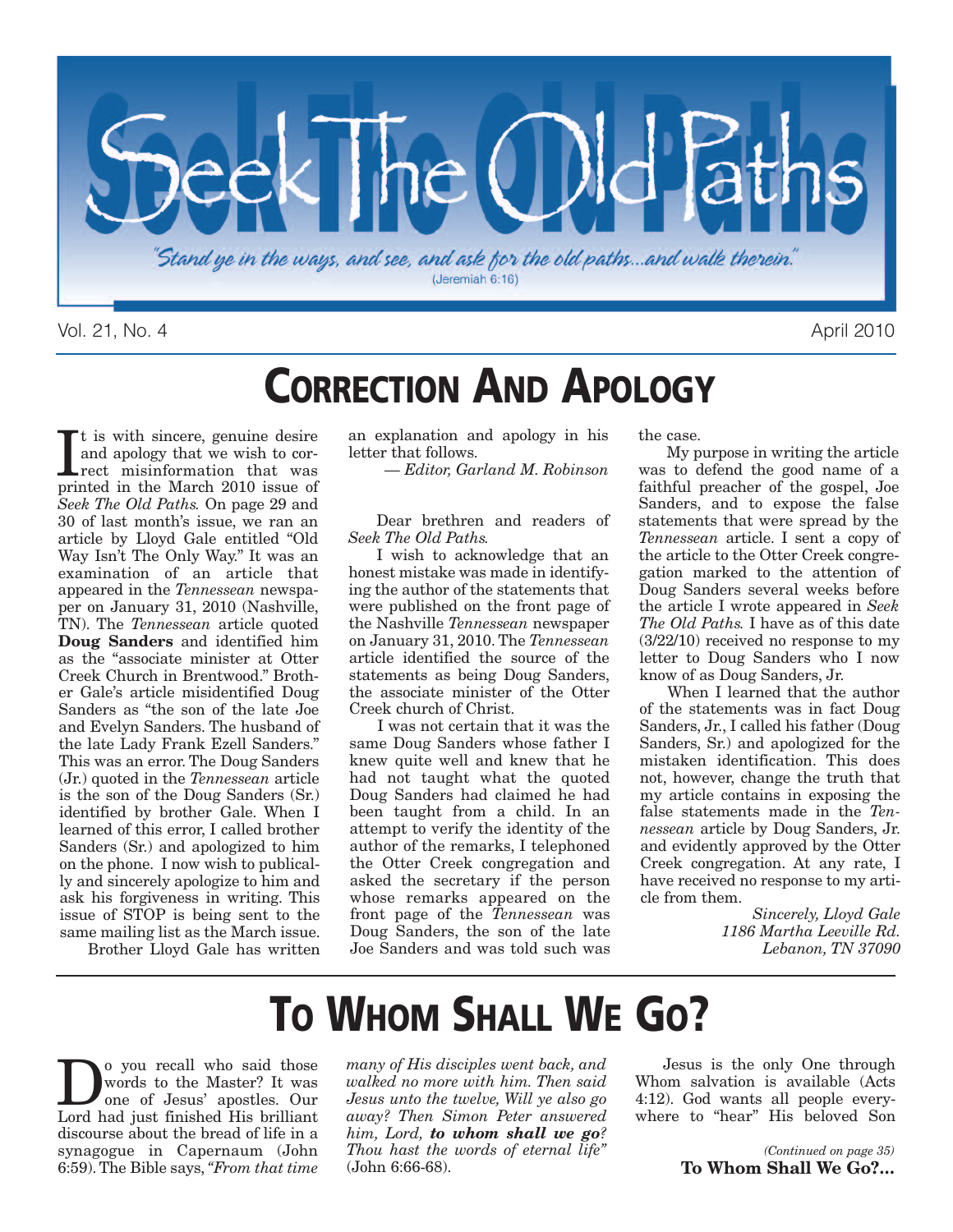

The dictionary defines the word prom as "a formal ball held for a school class toward the end of the academic year." A synonym is the word "dance." Dancing is defined as "to perform a rhythmic and patterned succession of bodily movements usually to music, to move quickly up and down or about."

Does the Bible condone or condemn dancing? Is it an activity that is wholesome? Should we recommend it?

Everything about dancing is against purity and righteousness. It is against God and the strait and narrow way. It is an instigator of all kinds of evil. One survey reported that 70-80% of unwed mothers said their permissiveness started on the dance floor.

In the temple of pagan gods it was common to see beautiful, seductive women dancing to music that excited lustful desires in those present. One such Biblical example is found in Herod being so pleased by the dancing of Salome that he promised to give her whatever she asked. This foolish oath cost John the Baptist his head (Matt. 14:1-12; Mark 6:21-29).

Sensual desire and lust is the purpose of dancing. If this is not so, why not have one prom night for the boys and another for the girls. But, on the other hand, the Bible plainly speaks about such perversion as "men with men" and "women with women" and condemns it as sodomy, homosexuality (Rom. 1:25-28). Let me make it plain, this is not preacher talk! Dancing excites lust and is condemned of God. All who participate in it have sinned, whether saint or sinner. Do not think you can come to offer worship unto God and it be acceptable (John 4:24)! Your choice is to "repent or perish" (Luke 13:3). Think of the "judgment to come" and how you will stand before God (Acts  $24:25$ ).

The Bible word which describes

and condemns dancing as sensual and sinful is **lasciviousness.** It is defined as *"unbridled lust, excess, licentiousness, wantonness, outrageousness, shamelessness, insolence, indecent bodily movements, unchaste handling of males and females"* (Thayer, p.79). Dancing certainly involves "indecent bodily movements" and the "unchaste handling of males and females." That is its design. That is its appeal.

Dancing involves activities that excite lust, passion and eroticism. Regarding such the Lord said *"That whosoever looketh on a woman to lust after her hath committed adultery with her already in his heart"* (Matt. 5:28). James writes, *"Every man is tempted, when he is drawn away of his own lust, and enticed. Then when lust hath conceived, it bringeth forth sin: and sin, when it is finished, bringeth forth death"* (James 1:14- 15).

Any activity that promotes lustful and/or sensual thoughts and actions is sinful (Matt. 5:28; 2 Peter 2:14; Gal. 5:19-21). Dancing is an activity that promotes lustful and/or sensual thoughts. Therefore, dancing is sinful. John the Baptist was beheaded because of a rash vow made by Herod whose passion was aroused by watching a young maiden dancing (Mark 6:16-29).

Arthur Murray, a noted dancing teacher of years gone by was once quoted in *Readers Digest* as saying: "The difference between wrestling and dancing is that, in wrestling, some holds are barred!" A former owner of a large dance hall said,"You can picture the effect on a boy or girl...at one of these dances which calls for close abdominal contact and frequently brings the cheeks together and entwines the limbs. There is...but one reason for its popularity. That reason is sex appeal.

Lasciviousness and wantonness (which describe dancing) are condemned in the following verses:

Mark 7:20-22 — *"...From within, out of the heart of men, proceed evil thoughts, adulteries, fornications, murders, Thefts, covetousness, wickedness, deceit, lasciviousness, an evil eye, blasphemy, pride, foolishness."*

Romans 13:13-14 — *"Let us walk honestly, as in the day; not in rioting and drunkenness, not in chambering and wantonness, not in strife and envying. But put ye on the Lord Jesus Christ, and make not provision for the flesh, to [fulfil] the lusts [thereof]."*

2 Corinthians 12:20-21 — Paul said, *"For I fear, lest, when I come,...I shall bewail many which have sinned already, and have not repented of the uncleanness and fornication and lasciviousness which they have committed."*

Galatians 5:19-21 — *"Now the works of the flesh are manifest, which are [these]; Adultery, fornication, uncleanness, lasciviousness, Idolatry, witchcraft, hatred, variance, emulations, wrath, strife, seditions, heresies, Envyings, murders, drunkenness, revellings, and such like: of the which I tell you before, as I have also told [you] in time past, that they which do such things shall not inherit the kingdom of God."*

Ephesians 4:17-20 — *"This I say therefore, and testify in the Lord, that ye henceforth walk not as other Gentiles walk, in the vanity of their mind, Having the understanding darkened, being alienated from the life of God through the ignorance that is in them, because of the blindness of their heart: Who being past feeling have given themselves over unto lasciviousness, to work all uncleanness with greediness. But ye have not so learned Christ;"*

1 Peter 4:1-5 — *"Forasmuch then as Christ hath suffered for us in the flesh, arm yourselves likewise with the same mind:...That he no longer should live the rest of [his] time in the flesh to the lusts of men, but to the will of God. For the time past of [our] life may suffice us to have wrought the will of the Gentiles, when we walked in lasciviousness, lusts, excess of wine, revellings, banquetings, and abominable idolatries...."*

2 Peter 2:4-8 — *"For if God spared not the angels that sinned, but cast [them] down to hell, and delivered [them] into chains of darkness, to be reserved unto judgment; And*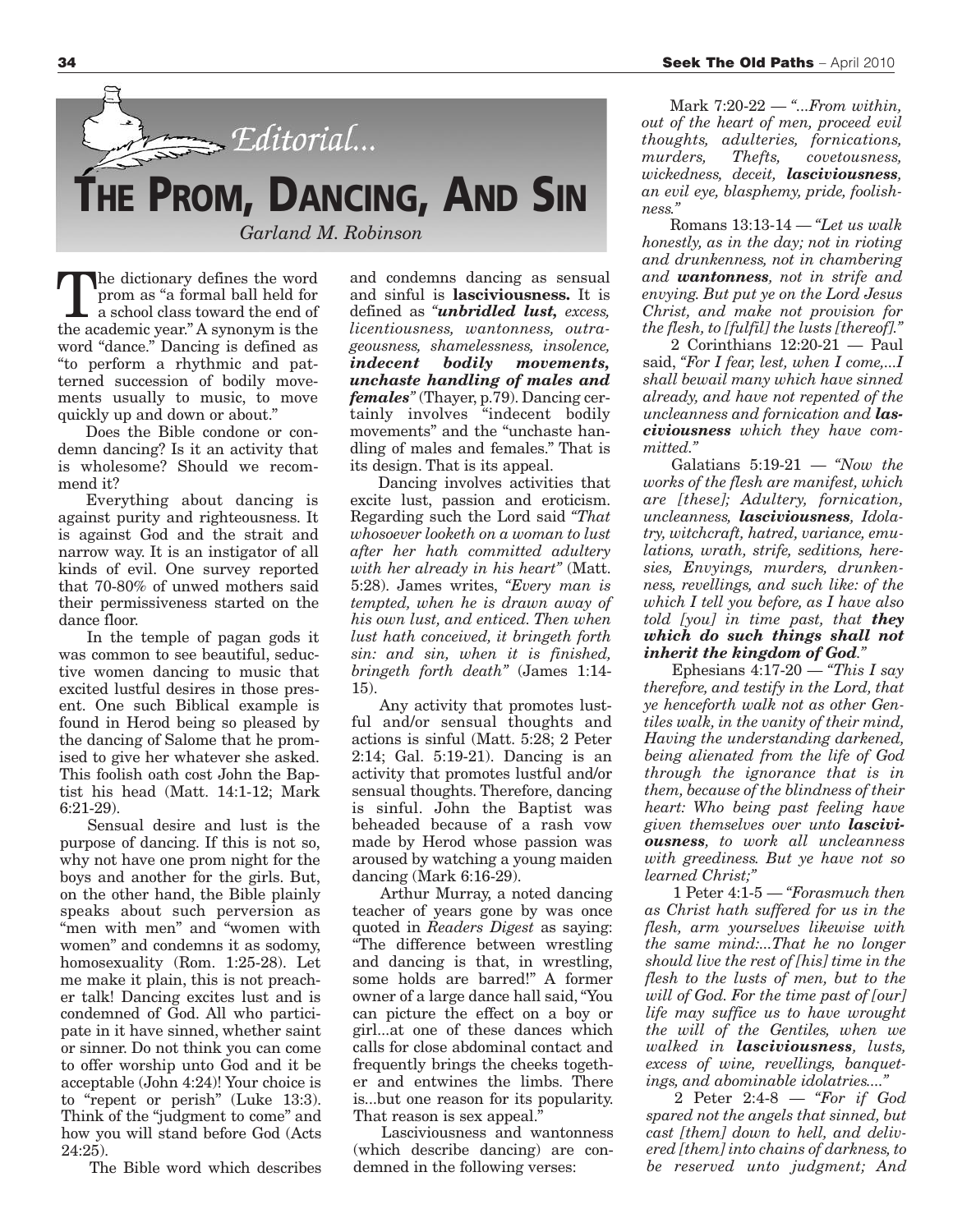*spared not the old world, but saved Noah the eighth [person], a preacher of righteousness, bringing in the flood upon the world of the ungodly; And turning the cities of Sodom and Gomorrha into ashes condemned [them] with an overthrow, making [them] an ensample unto those that after should live ungodly; And delivered just Lot, vexed with the filthy* [lasciviousness] *conversation of the wicked: (For that righteous man dwelling among them, in seeing and hearing, vexed [his] righteous soul from day to day with [their] unlawful deeds.)"*

#### **To Whom Shall We Go?…**

*(Continued from page 33)*

(Matt. 17:5). The Christ alone has all authority (Matt. 28:18). It is through the Son that the Father calls and instructs us today (Heb. 1:1,2).

When Simon Peter asked, "Lord, to whom shall we go?", he was not seeking information or advice. Peter knew that only our Lord has the words that provide eternal life. Thus, Peter's question was really a declaration of the truth that there is no one else to whom we might turn for spiritual guidance that is helpful and reliable 100% of the time. Despite this plain truth, many today, as in yesteryear, instead of turning to the saving Gospel of the Christ and accepting it as their standard of authority in religion (Rom. 1:16), turn elsewhere.

**Some turn or go to their preacher.** Of all people, surely a preacher would know what he is talking about. Surely a preacher would not lead anyone astray. Such thinking is gullible to the nth degree. The New Testament speaks about "false prophets" (Matt. 7:15), "false teachers" (2 Peter 2:1), and "deceivers" (2 John 7). Despite the Bible's plain warnings, many close their eyes and happily follow anything that preachers propagate. Folks, what preachers say, even wellknown, well-liked, well-educated and well-versed-in-the-Scriptures preachers, are not our guide. Jesus alone has all authority!

**Some turn or go to their parents.** God tells children to obey their parents (Eph. 6:1,2). It is certainly

2 Peter 2:17-19 — *"These are wells without water, clouds that are carried with a tempest; to whom the mist of darkness is reserved for ever. For when they speak great swelling [words] of vanity, they allure through the lusts of the flesh, [through much] wantonness, those that were clean escaped from them who live in error. While they promise them liberty, they themselves are the servants of corruption: for of whom a man is overcome, of the same is he brought in bondage."*

Jude 1:4 — *"For there are certain men crept in unawares, who were*

refreshing to see grown children who still show respect for their father and mother. There is too little of that in our society in modern times. That being said, when it comes to making decisions in the spiritual realm, dad and mom are not the voices of authority! Athaliah, the daughter of Ahab and Jezebel, was her son's counselor "to do wickedly" (2 Chron. 22:3).

It is a natural thing for people to wonder what their parents might think about a certain matter, but in the end, Jesus must have the final say. We respect our parents and appreciate any effort they have made which has benefitted us in our spiritual training, but right and wrong is determined by what God's Son says, not by our flesh and blood. That can be a difficult truth to accept, but accept it we must if we want to please the King of kings.

**Some turn or go to the internet.** The internet is a mind-boggling phenomenon. It has incredible potential to bless our lives by the information that is available on it. In the past, we have taken many excellent articles from the internet and printed them for other's benefit. On the other hand, though, is the reality that the internet also openly makes available immoral and false messages of every sort. It is a disastrous approach for one to assume that anything found on the internet is of spiritual benefit! Just as one would want to do with written materials, messages on TV or radio or recorded lessons, he must be careful in what he reads and consumes from the internet. All messages and messengers, including those on the internet, must be tried and tested. We must ask, do

*before of old ordained to this condemnation, ungodly men, turning the grace of our God into lasciviousness, and denying the only Lord God, and our Lord Jesus Christ."*

God's holy book says, *"Abstain from all appearance of evil"* (1 Thess. 5:22). *"Flee youthful lusts"* (2 Tim. 2:22). Those involving themselves in lasciviousness (dancing) have no hope of heaven unless they repent and stop it. Scripture says, *"...that they which do such things shall not inherit the kingdom of God"* (Gal. 5:21).

they harmonize with what God's Book says (1 John 4:1)?

**Some turn or go to their favorite preaching school or college.** The church has been blessed in this generation by the efforts of some preaching schools and some institutions of higher learning that brethren have founded. Sadly, many of them have not stuck with the Bible. Yet, to hear some tell it, when any question arises, you have to line up with and fall in line with what your favorite school says about it. That is garbage! Our allegiance is to no mere mortal or anything identified as a "school." Jesus has the words of life, and our greatest concern must be to learn and apply what He says about any topic!

You and I sincerely appreciate everything that any person has done that has helped us learn and obey God's truth. Perhaps we have been aided personally by preachers, parents, the internet or schools. Our devotion, however, must not be to humans or human devices, but to the risen Lord.

"To whom shall we go?" To the Giver of the words of eternal life is the answer. May God help us to engrain such thinking into the hearts of our offspring.

> *Roger D. Campbell 4889 Bates Pike SE Cleveland, TN 37323*

Jesus said, *"And when ye stand praying, forgive, if ye have ought against any: that your Father also which is in heaven may forgive you your trespasses. But if ye do not forgive, neither will your Father which is in heaven forgive your trespasses"* (Mark 11:25-26).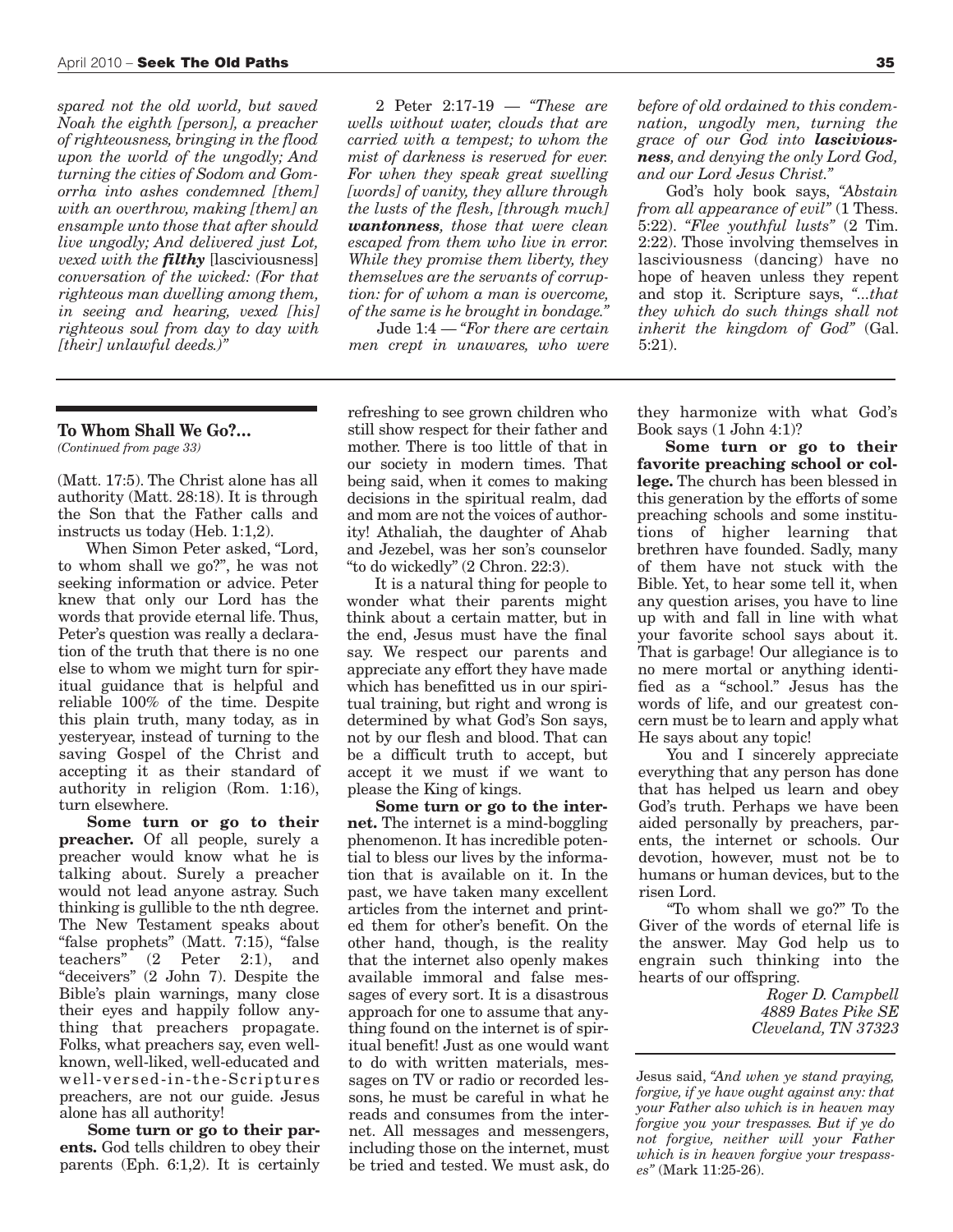

*Sidney White*

### *Whatever the work of the church is, that is the work of every member of the church*

the answer to this question should be of utmost importance to each child of God who has the desire to be with God eternally. At the same time, it is unfortunate that many "mature" Christians (those who have been in the church for many years) seemingly have no clue what they are supposed to be doing. I have even heard members of the church speak out against elders who, according to the members, are not challenging them to do anything. My answer is that God has given us more to do than we will ever get done, whether the elders ever challenge us to do anything or not. That does not excuse elders for not doing their work, but neither does it excuse us if we are not doing our work. I am reminded of those to whom the Hebrews writer addressed his message. *"For when for the time ye ought to be teachers, ye have need that one teach you again..."* (Heb. 5:12-14).

To answer the question of this article, we might begin by simply saying that whatever the work of the church is, that is the work of every member of the church. The work of the church is usually divided into three categories: 1) *evangelism,* 2) *edification* of the members; and, 3) *benevolence.*

The work of church members is **evangelism.** Far too often, too many members seem to think that the work of evangelism is the work exclusively of preachers, or maybe to some degree, the elders and Bible class teachers as well. The Great Commission was given to the disciples and is recorded in Matthew 28:19-20, Mark 16:15, Luke 24:47 and John 20:21. At the same time, we have examples of the early Christians, following severe<br>persecution, going everywhere persecution, going everywhere preaching the word (Acts 8:4). As a result of their activity, the number of disciples grew rapidly. Perhaps one of the best passages relative to us is recorded in Paul's second letter to Timothy. *"And the things that thou hast heard of me among many witnesses, the same commit thou to faithful men, who shall be able to teach others also"* (2 Tim. 2:2).

If I consider myself a faithful person, then I will be doing what faithful people do — continuing to teach others the word of God. That is what evangelism is. We have the example of a husband and wife (Priscilla and Aquila) taking Apollos aside and expounding "unto him the way of God more perfectly" (Acts 18:26). Because of the involvement of many members, Paul could say in Colossians 1:23 that "the gospel...was preached to every creature under heaven."

There is no way that one could read the will of God and determine that the work of evangelism involves only a select few members of the church. It involves all of us. This very well could be one of those areas that will cause some souls to be disappointed and lost at the judgment. As a member of the church, I ought to ask myself how long has it been since I even tried to teach someone the Gospel of Christ. An honest answer could be very revealing.

Another area of work for mem-

bers of the church is that of **edification.** As members of the Lord's church, we all struggle from time to time. We get weak, frustrated and discouraged. As a result, we become ineffective for the cause of Christ. Who is going to pick us up? Who is going to get us going again? Those of the world have no interest in this matter. Satan is certainly not going to give any assistance in this area. God has arranged for His children to edify one another. Paul stresses this in First Corinthians 14. He was discussing matters of confusion over the use of spiritual gifts in the church at Corinth. And in that context, he used the word "edify", or some form of it, seven times. Such repetition would make the idea of edification of extreme importance.

It is too often the case that many brethren are found gossiping and running each other down rather than doing what we can to build each other up. None of us have even come close to reaching our maximum strength in the Lord. It is an ongoing process. We need continual encouragement, exhortation and strength that can be supplied by fellow Christians. Yes, it is the work of elders to watch after the flock of God, protect the sheep from any form of harm, search for the wandering sheep and to see that all are properly fed. But, have we forgotten the words of the great Apostle Paul when he wrote to the churches of Galatia? *"Brethren, if a man be overtaken in a fault, ye which are spiritual, restore such an one in the spirit of meekness; considering thyself, lest thou also be tempted. Bear ye one another's burdens, and so fulfil the law of Christ"* (Gal. 6:1-2).

If I consider myself "spiritual", I will be doing the things a spiritual man is supposed to do. If we were to ask the average member of the church, "Are you spiritual?", we would probably insult most. If we ask the average member how much time they spend trying to restore wayward members, we might get a sharp response. However, these questions, if not properly answered, will cause us to be lost eternally. Why can we not be honest in such matters?

The matter of **benevolence** is the third area of work in which every member of the church should be involved. Are we fulfilling our responsibility when "the church" helps some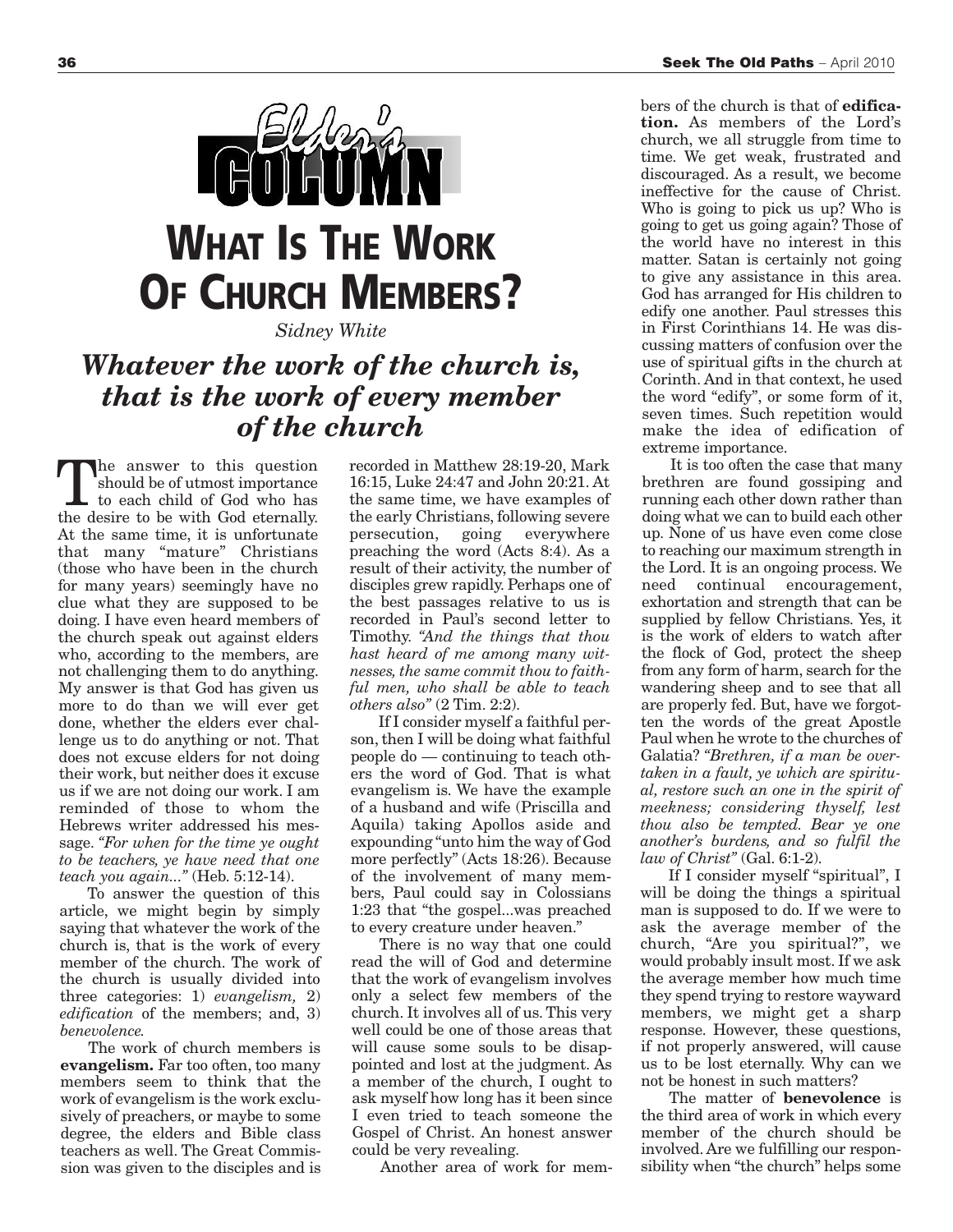needy person? Are we to get personally involved in this matter? Consider the words of the inspired James. *"If a brother or sister be naked, and destitute of daily food, and one of you say unto them, Depart in peace, be ye warmed and filled; notwithstanding ye give them not those things which are needful to the body; what doth it profit"* (James 2:15-16)?

In our society today there are so many people who are unwilling to work and are content to allow churches to take care of them. Helping people like this is not "doing good." We must be very careful to not allow these people to keep us from seeking out those who really do need help. Concerning those who will not work, Paul said, *"neither should he eat"* (2 Thess. 3:10). Therefore, we should not be guilty of feeding those who "should not eat."

Those who truly need help will most often not ask for help. We, as members of the church, need to be keenly aware of those around us who may be in need. And, *"as we therefore have opportunity, let us do good unto all men, especially unto them who are of the household of faith"* (Gal. 6:10). In Matthew 25:31ff, Jesus gives a picture of some aspects of the judgment. Those on the right hand were welcomed because they had done good things to those around them. Those on the left were excluded because they had neglected to do good as they had opportunity. So to that extent, judgment will be determined by how benevolent we are to those in need.

It is my conviction that if we would seek every opportunity to teach those with whom we have contact who are lost, if we would seek every opportunity to edify our brethren who need our encouragement, and if we would seek opportunities to help those in need, we would not have time to bicker, fight and split over trivial matters. That has too often been our history.

As a member of the Lord's church, are you willing to work in the kingdom? Won't you seek to realize opportunities that come your way and to be busy in doing the Lord's work? Don't be a "passive" member of the church, but an "active" member, being faithful every single day.

*654 Alabama Ave. S Bremen, GA 30110*

## **THE ALL POWERFUL GOSPEL**

*Thomas F. Eaves, Sr., deceased*

God's word was given to man by<br>the inspiration of the Holy<br>Spirit (2 Tim. 3:16). First<br>Corinthians 2:10-13 tells us how the inspiration of the Holy Corinthians 2:10-13 tells us how. Paul says that the inspired word furnishes man completely unto every good work (2 Tim. 3:17), while Peter informs us that God's divine power hath granted unto us all things which pertain unto life and godliness (2 Peter 1:3).This inspired word is all powerful (Heb. 4:12) and when obeyed, will save man from his sins (Rom. 1:16; James 1:21; 1 Peter 1:22- 23).To obtain salvation, man must be obedient to the word (Heb. 5:8-9). When sinful man rejects the Gospel, the power of God unto salvation (Rom. 1:16), there is nothing else to offer.

On one occasion a rich (Mark 10:22), young (Matt. 19:20), ruler (Luke 18:18) came to Jesus asking him the greatest question man can ask, "Good teacher, what shall I do that I may inherit eternal life" (Mark 10:17)? Because the young man lived under the law of Moses the Master referred him to the teaching of Moses (Mark 10:19). The ruler replied, "Teacher, all these things have I observed from my youth" (Mark 10:20). Jesus did not challenge or deny the statement, but loving him (Mark 10:21) told him, "One thing thou lackest: go sell whatsoever thou hast, and give to the poor, and thou shalt have treasure in heaven: and come, follow me" (Mark 10:21). Upon receiving the answer to his question (Mark 10:17) the rich young ruler's "countenance fell...and he went away sorrowful: for he was one that had great possessions" (Mark 10:22).

The great lesson from this incident (in the life of our Lord) is that when the question had been asked, the answer given and rejected, Jesus stood and watched the young man walk away lost! Jesus did not call him back and change his instructions so the terms would be acceptable. After the terms of divine inspiration had been given, the choice was the ruler's: obey and be saved, reject and be lost.

The word given by inspiration

cannot be changed by man or for man (1 Cor. 4:6; 2 John 9; Rev. 22:18-19). Whether it concerns the way of salvation, discipline, marriage, divorce and remarriage, instrumental music in worship, purity of life, etc. God's word will be THE standard of judgment (John 12:48-49).

When men reject the word of God there is nothing else to offer. To change God's word or make man's word authority in religion is to lead man into perdition (Jer. 10:23; Prov. 14:12; Matt. 15:7-9).

It is the word of God only, and only the word of God that can lead man unto salvation.

### **CONTRIBUTIONS**

| Bobby & Mary Lawrence\$100                                                                                                                                                                                                                                          |  |
|---------------------------------------------------------------------------------------------------------------------------------------------------------------------------------------------------------------------------------------------------------------------|--|
| Chuck & Nancy Verkist\$25                                                                                                                                                                                                                                           |  |
| Arlington C/C,                                                                                                                                                                                                                                                      |  |
| McMinnville, TN \$50                                                                                                                                                                                                                                                |  |
| Arlington C/C,                                                                                                                                                                                                                                                      |  |
| McMinnville, TN \$50                                                                                                                                                                                                                                                |  |
| Baker C/C, Baker, FL\$25                                                                                                                                                                                                                                            |  |
| King Ryder C/C, Winthrop, AR \$75                                                                                                                                                                                                                                   |  |
| J. R. & Charlotte Smith\$25                                                                                                                                                                                                                                         |  |
| Mary Nell Hodum \$10                                                                                                                                                                                                                                                |  |
| Joseph & Carolyn Naramore\$25                                                                                                                                                                                                                                       |  |
|                                                                                                                                                                                                                                                                     |  |
| James W. & Jean Berry\$50                                                                                                                                                                                                                                           |  |
|                                                                                                                                                                                                                                                                     |  |
| Larry & Rhonda Brown\$25                                                                                                                                                                                                                                            |  |
|                                                                                                                                                                                                                                                                     |  |
|                                                                                                                                                                                                                                                                     |  |
| Dorothy H. Roberts \$15                                                                                                                                                                                                                                             |  |
|                                                                                                                                                                                                                                                                     |  |
|                                                                                                                                                                                                                                                                     |  |
| Baker C/C, Baker, FL\$25                                                                                                                                                                                                                                            |  |
| Arlington C/C,                                                                                                                                                                                                                                                      |  |
| ${\bf McMinnuille, TN}\dots\hspace{-0.04cm}\dots\hspace{-0.04cm}\dots\hspace{-0.04cm}\dots\hspace{-0.04cm}\dots\hspace{-0.04cm}\dots\hspace{-0.04cm}\dots\hspace{-0.04cm}\dots\hspace{-0.04cm}\dots\hspace{-0.04cm}\dots\hspace{-0.04cm}\dots\hspace{-0.04cm}\dots$ |  |
|                                                                                                                                                                                                                                                                     |  |
| Northcutts Cove C/C,                                                                                                                                                                                                                                                |  |
| Rock Island, TN \$100                                                                                                                                                                                                                                               |  |
| Oil City C/C, Oil City, LA\$200                                                                                                                                                                                                                                     |  |
| Saks C/C, Anniston, AL\$50                                                                                                                                                                                                                                          |  |
| Central C/C, Denison, TX \$20                                                                                                                                                                                                                                       |  |
|                                                                                                                                                                                                                                                                     |  |
| Beginning Balance\$9,439.19                                                                                                                                                                                                                                         |  |
| Contributions\$1,440.00                                                                                                                                                                                                                                             |  |
| Debits                                                                                                                                                                                                                                                              |  |
| Postage\$1,618.81                                                                                                                                                                                                                                                   |  |
|                                                                                                                                                                                                                                                                     |  |
| Ending Balance\$9,105.01                                                                                                                                                                                                                                            |  |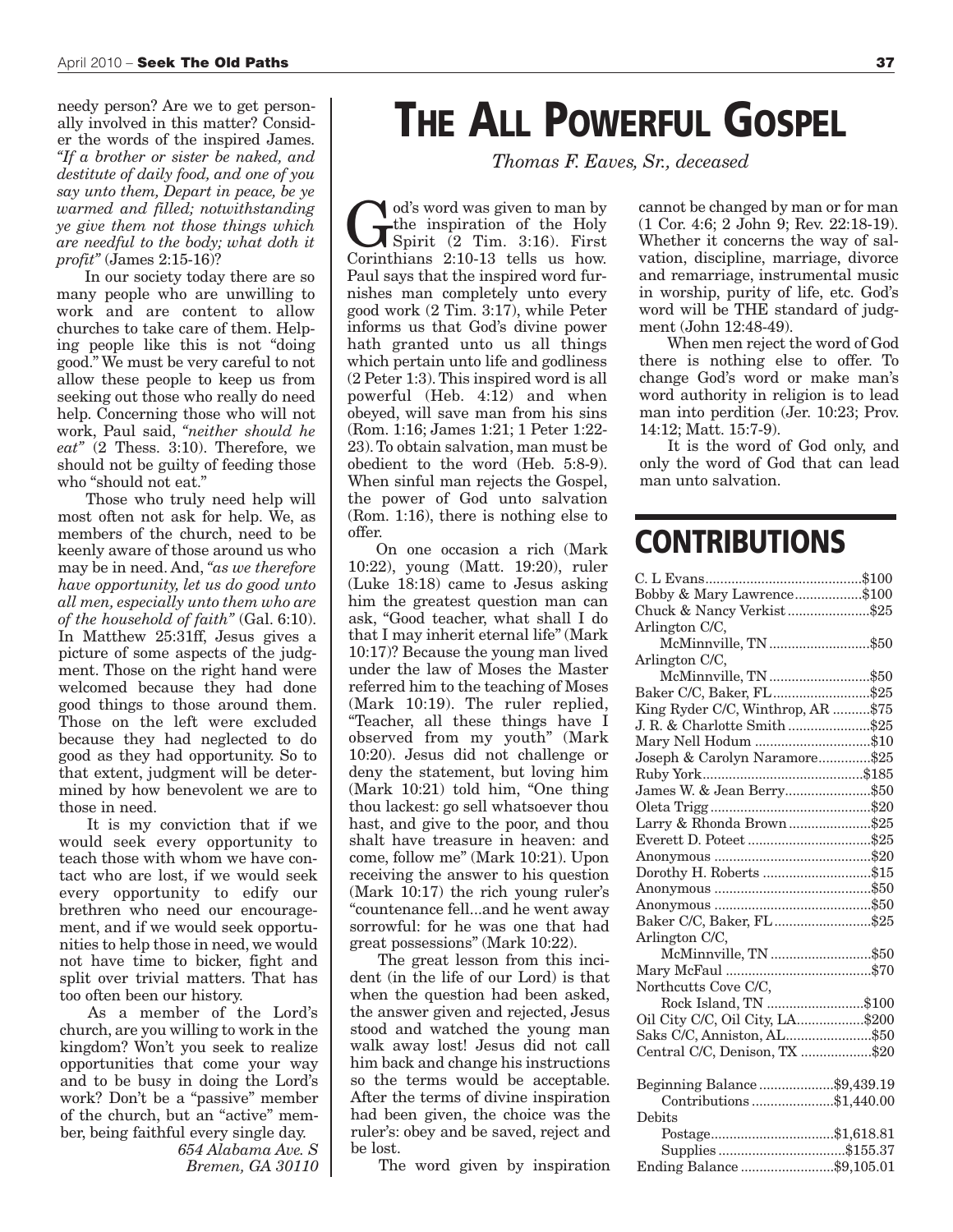## **THE WAY HOME**

*Marvin L. Weir*

*It is true that man-made creeds declare that people can please God by attending the "church of their choice, " but the Bible still says Christ will save only His body (Eph. 5:23). And, it is clear that the Lord's body is His church (Eph. 1:22-23).*

The way home is still the same<br>as it has always been. The pass-<br>ing of centuries has not<br>changed a single one of man's spirias it has always been.The passing of centuries has not changed a single one of man's spiritual obligations to God. The validity of God's message has not changed since Paul said, *"For our conversation is in heaven; from whence also we look for the Saviour, the Lord Jesus Christ"* (Phil. 3:20). The faithful child of God knows that he is a stranger or sojourner in this world. The Bible makes this very clear.

This earth is not our home! The writer of Hebrews said, *"These all died in faith, not having received the promises, but having seen them afar off, and were persuaded of [them], and embraced [them], and confessed that they were strangers and pilgrims on the earth"* (11:13). Spiritually speaking, these faithful of old were "strangers and pilgrims" in the same sense as we are. God's loyal servants will not become attached to the glitter and glamour this world offers to those who will conform to its ways (cf. Rom. 12:2).

Regarding a Christian not becoming attached to this world, listen to the words of Adam Clarke. "How many use these expressions, professing to be strangers and pilgrims here below, and yet the whole of their conduct, spirit, and attachments, show that they are perfectly at home! How little consideration and weight are in many of our professions, whether they relate to earth or heaven!"

One must desire to go to heaven! Abraham willingly left his family and friends to do God's bidding (Heb. 10:11). David knew that his dead son could not come back to earth, but that he could one day go to be with his son (2 Sam. 12:23). As Stephen was being stoned to death he knew his soul was about to begin its journey to a far better place of abode (Acts 7:59).

These Bible characters desired to go to heaven and their lives and actions while on this earth complimented their desire. A godly life is not without a high price tag! Do you really desire to go to heaven? Are you willing to pay the necessary price?

One must decide to go to heaven! Will our place of eternal abode be heaven or hell? We decide NOW what we will receive THEN. A person will not accidentally find himself in heaven in the hereafter. It will require commitment, steadfastness, loyalty and allegiance to Christ and His church. Jesus said, *"But seek ye first the kingdom of God, and his righteousness; and all these things shall be added unto you"* (Matt. 6:33). The Master again taught, *"If ye love me, ye will keep my commandments"* (John 14:15). To go to Heaven, a Christian must be *"stedfast, unmoveable, always abounding in the work of the Lord"* (1 Cor. 15:58).

Many are convinced that if they make no decision, they remain neutral. Jesus shows the error of such thinking by saying, *"He that is not with me is against me, and he that gathereth not with me scattereth"* (Matt. 12:30).

There is only one way that leads home to God! The apostle Paul makes it clear that there is only one church or body (Eph. 4:4). There is only one book (Bible) that is God's guide and standard of authority (2 Tim. 3:16- 17). There is only one Mediator to intercede for and plead man's case. Paul reminded Timothy, *"For [there is] one God, and one mediator between God and men, the man Christ Jesus"* (1 Tim. 2:5).

The one way home to Heaven is the narrow way that only a few care to travel (Matt. 7:13-14). It is true that man-made creeds declare that people can please God by attending the "church of their choice," but the Bible still says Christ will save only His body (Eph. 5:23). And, it is clear that the Lord's body is His church (Eph. 1:22-23).

The way home is simple to understand!

1) Man must be willing to "deny himself" (Matt. 16:24). The majority of people have no desire to pay such a price.

2) A person must obey the Gospel and put on Christ. This means one must BELIEVE in Jesus (John 8:24), REPENT of sins (Acts 2:38), CON-FESS faith in Christ (Rom. 10:9-10) and be BAPTIZED in water (Acts 22:16). Most believe people can be saved without baptism. But salvation is IN Christ (1 Tim. 2:10), and one only "puts on Christ" (Gal. 3:27) in the act of water baptism (immersion, burial, Rom. 6:4).

3) One must make the decision to continue to abide in Christ. One desiring to go to heaven will continue to "walk in the light as he is in the light" (1 John 1:7). Some, never having died to the old man and the love of this world, choose to "walk disorderly" (2 Thess. 3:11). Those desiring to go to heaven will walk according to the "rule" [the law of Christ, all of it] (Gal. 6:16).

Do you know where the road leads that you are traveling? Only the Bible tells us the way home! Make a decision to travel the way home while there is still time and consult the Bible for correct directions while it is yet today (2 Cor. 6:2)! *815 42nd St. SW Paris, TX 75460*

> **SEND US YOUR CHANGE OF ADDRESS**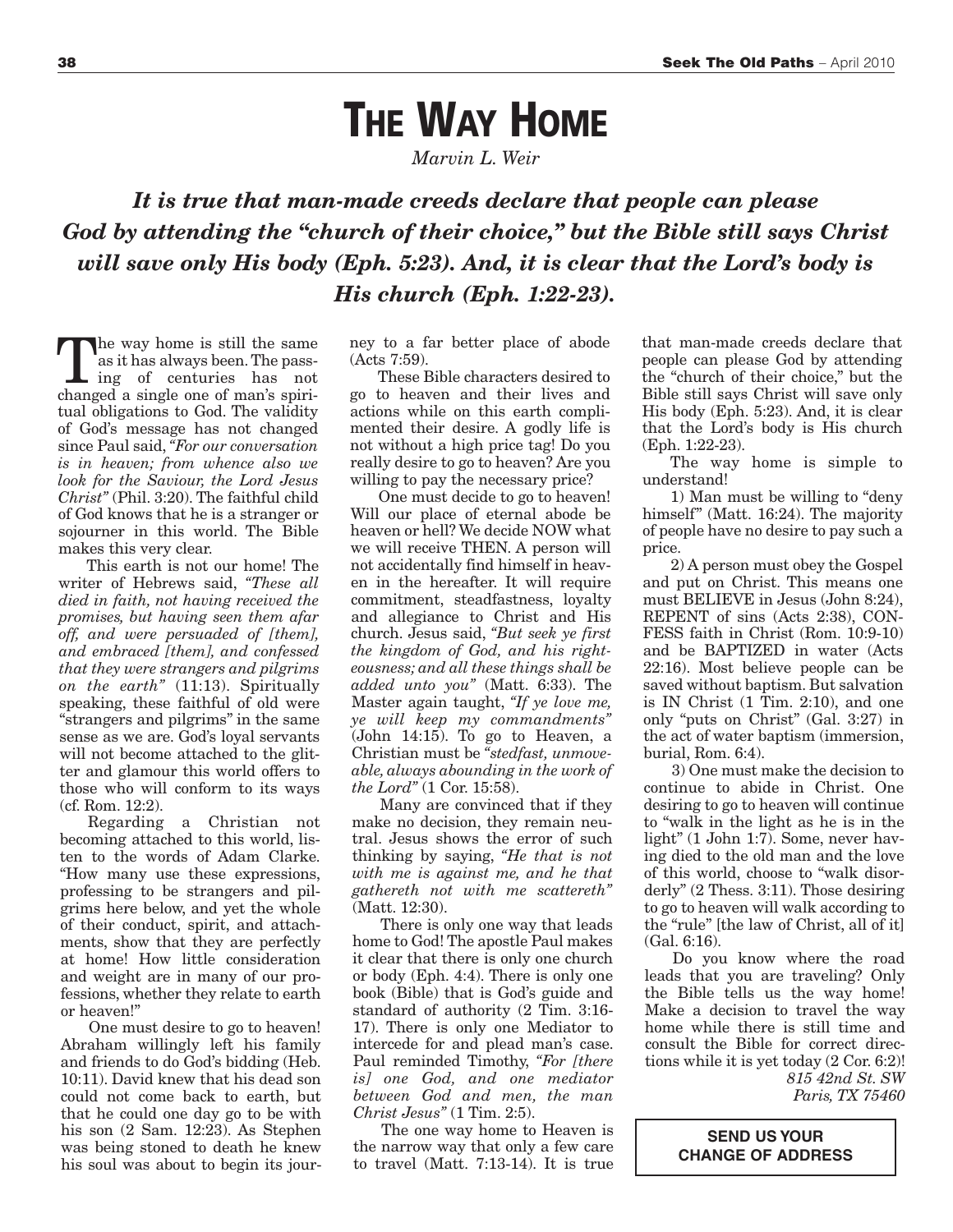## **REJECTING THE COUNSEL OF GOD**

**C**<br>**C**<br>**C**<br>**C**<br>*Conductional <i>And**all**the people**that**heard***<br>***him* **and** *the publicans**instified God* John administered, Jesus said: *him, and the publicans, justified God, being baptized with the baptism of John. But the Pharisees and lawyers rejected the counsel of God against themselves, being not baptized of him"* (Luke 7:29,30).

E. G. Sewell wrote: "Do you suppose it will be a less matter to reject the baptism commanded by the Savior than that preached by John? If the Pharisees and lawyers rejected the counsel of God in refusing to be baptized by John, do you not think you would also reject the counsel of God against yourself if you were to reject the baptism commanded by Jesus and practiced by the apostles everywhere they went and preached? And do you think you could have the

*G. F. Raines*

promise of pardon and at the same time reject the counsel of God against yourself by refusing a positive command of God?"

When Jesus says, *"Except one be born of water and the Spirit, he cannot enter into the kingdom of God"* (John 3:5), who has the right to stand between the Savior and the sinner and say he can? And when the Lord says, *"He that believeth and is baptized shall be saved"* (Mark 16:16), who has the right to say, "He that believeth and is not baptized shall be saved?"

Peter says: *"...Repent, and be baptized every one of you in the name of Jesus Christ for the remission of sins, and ye shall receive the gift of the Holy Ghost"* (Acts 2:38).

Ananias says: *"And now why tarriest thou? arise, and be baptized, and* *wash away thy sins, calling on the name of the Lord"* (Acts 22:16).

Paul says: *"Know ye not, that so many of us as were baptized into Jesus Christ were baptized into his death? Therefore we are buried with him by baptism into death: that like as Christ was raised up from the dead by the glory of the Father, even so we also should walk in newness of life"* (Rom. 6:3,4).

The word of Christ is the word of God (John 3:34), *"And hereby we do know that we know him, if we keep his commandments. He that saith, I know him, and keepeth not his commandments, is a liar, and the truth is not in him"* (1 John 2:3,4). *"For this is the love of God, that we keep his commandments: and his commandments are not grievous"* (1 John 5:3).

### **THE HOLY BIBLE IS NOT TO BE CHANGED**

The Bible contains command-<br>ments and warnings against<br>changing its contents from the<br>herinning to the end Nothing should ments and warnings against changing its contents from the beginning to the end. Nothing should cause the man of God more serious concern than those who would seek to change the Bible, the word of God; for, God is plain and powerful in His denunciation of such actions.

"Ye shall not add unto the word which I command you, neither shall ye diminish ought from it, that ye may keep the commandments of the LORD your God which I command you" (Deut. 4:2)."What thing soever I command you, observe to do it: thou shalt not add thereto, nor diminish from it" (Deut. 12:32). "Add thou not unto his words, lest he reprove thee, and thou be found a liar" (Prov. 30:6). "Be ye followers of me, even as I also am of Christ. Now I praise you, brethren, that ye remember me in all things, and keep the ordinances, as I delivered them to you" (1 Cor. 11:1,2). "I marvel that ye are so soon removed from him that called you into the grace of Christ unto another gospel: which is not another; but there be some that trouble you, and would pervert the gospel of Christ. But though we, or an angel from heaven, preach any other gospel unto you than that which we have preached unto you, let him be accursed. As we said before, so say I now again, if any man preach any other gospel unto you than that ye have received, let him be accursed" (Gal. 1:6-9). "Therefore, brethren, stand fast, and hold the traditions which ye have been taught, whether by word or our epistle" (2 Thess. 2:15). "Hold fast the form of sound words, which thou hast heard of me, in faith and love which is in Christ Jesus" (2 Tim. 1:13). "And the things that thou hast heard of me among many witnesses, the same commit thou to faithful men, who shall be able to teach others also" (2 Tim. 2:2). "But continue thou in the things which thou hast learned and hast been assured of, knowing of whom thou hast learned them" (2 Tim. 3:14)."Whosoever transgresseth, and abideth not in the doctrine of Christ, hath not God. He that abideth in the doctrine of Christ, he hath both the Father and the Son. If there come any unto you, and bring not this doctrine, receive him not into your house, neither bid him God speed: for he that biddeth him God speed is partaker of his evil deeds" (2 John 9- 11). "For I testify unto every man that heareth the words of the prophecy of this book, if any man shall add unto these things, God shall add unto him the plagues that are written in this book: and if any man shall take away from the words of the book of this prophecy, God shall take away his part out of the book of life, and out of the holy city, and from the things which are written in this book" (Rev. 22:18,19).

> *Roderick L. Ross 4345 Lawrence Rd. Baltimore, OH 43105*